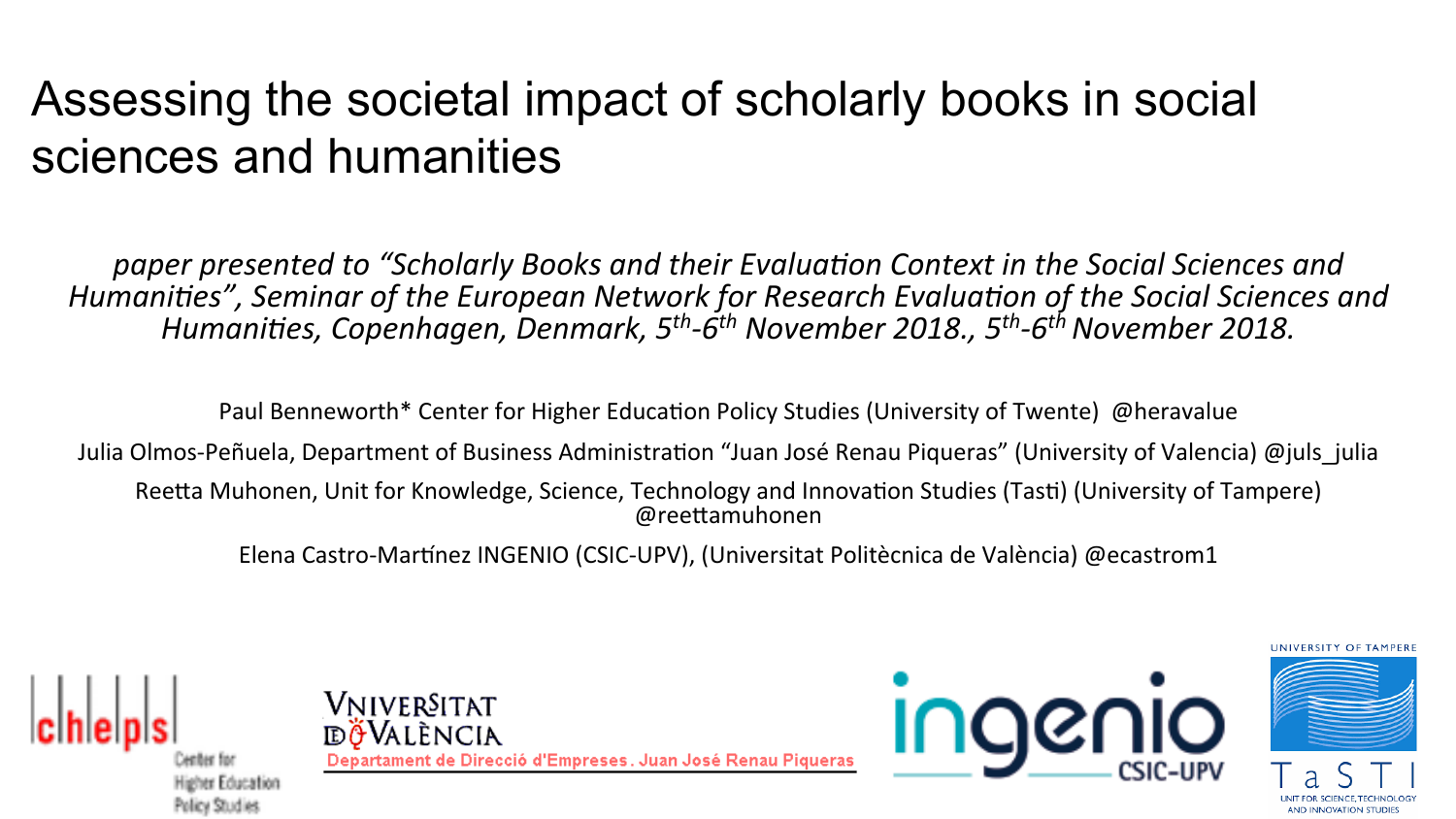## Acknowledgements

- Julia, Elena & Reetta (co-authors)
- Research collaborators in Siampi & ENRESSH
- Alesia for encouragement
- This paper is based upon work from COST Action CA15137 ENRESSH, supported by COST (European Cooperation in Science and Technology)".



• The authors acknowledge the collaboration of the researchers working in the Humanities and Social Sciences institutes of the Spanish Council for Scientific Research, and the non-academic partners that have participated in the interview program, without whom this research would not have been possible. (Social Impact Assessment Methods for research and funding instruments through the study of Productive Interactions between science and society(SIAMPI) by the European Commission 7th Framework Programme.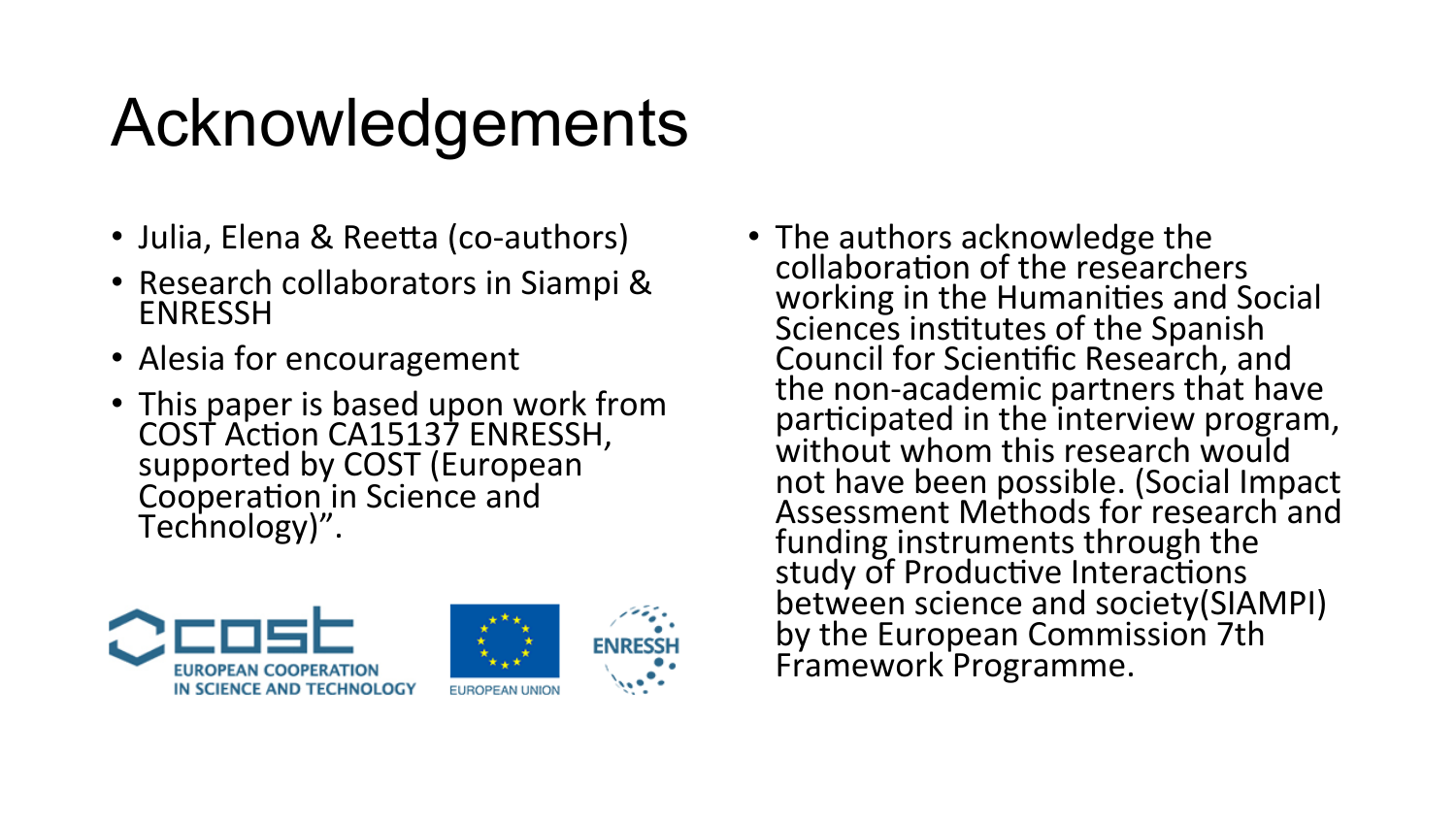## **Overview**

- Evaluating societal impact of research a 'hot' policy topic
- Impact emerges in productive science systems around productive impacts
- Looking at the role of books in creating the impact within 'productive SSH systems'
- Six examples from Spain highlighting complex relationship between "books" and impact





| R-QUEST<br>Center for Research Quality and Policy Impact Studies |                 |                                   |                     |               |             |               |  |
|------------------------------------------------------------------|-----------------|-----------------------------------|---------------------|---------------|-------------|---------------|--|
| <b>HOME</b>                                                      | <b>RESEARCH</b> | <b>PEOPLE &amp; ORGANISATIONS</b> | <b>PUBLICATIONS</b> | <b>EVENTS</b> | <b>NEWS</b> | <b>CONTAC</b> |  |

#### RESEARCH QUALITY AND POLICY IMPACT

Quality in research is a highly prioritized, but also a much debated issue in research policy. The Centre for Research Quality and Policy Impact Studies (R-QUEST) constitutes an 8-year commitment to explore the nature and mechanisms of research quality - funded by the RCN FORINNPOL initiative. The centre will address three closely related questions:

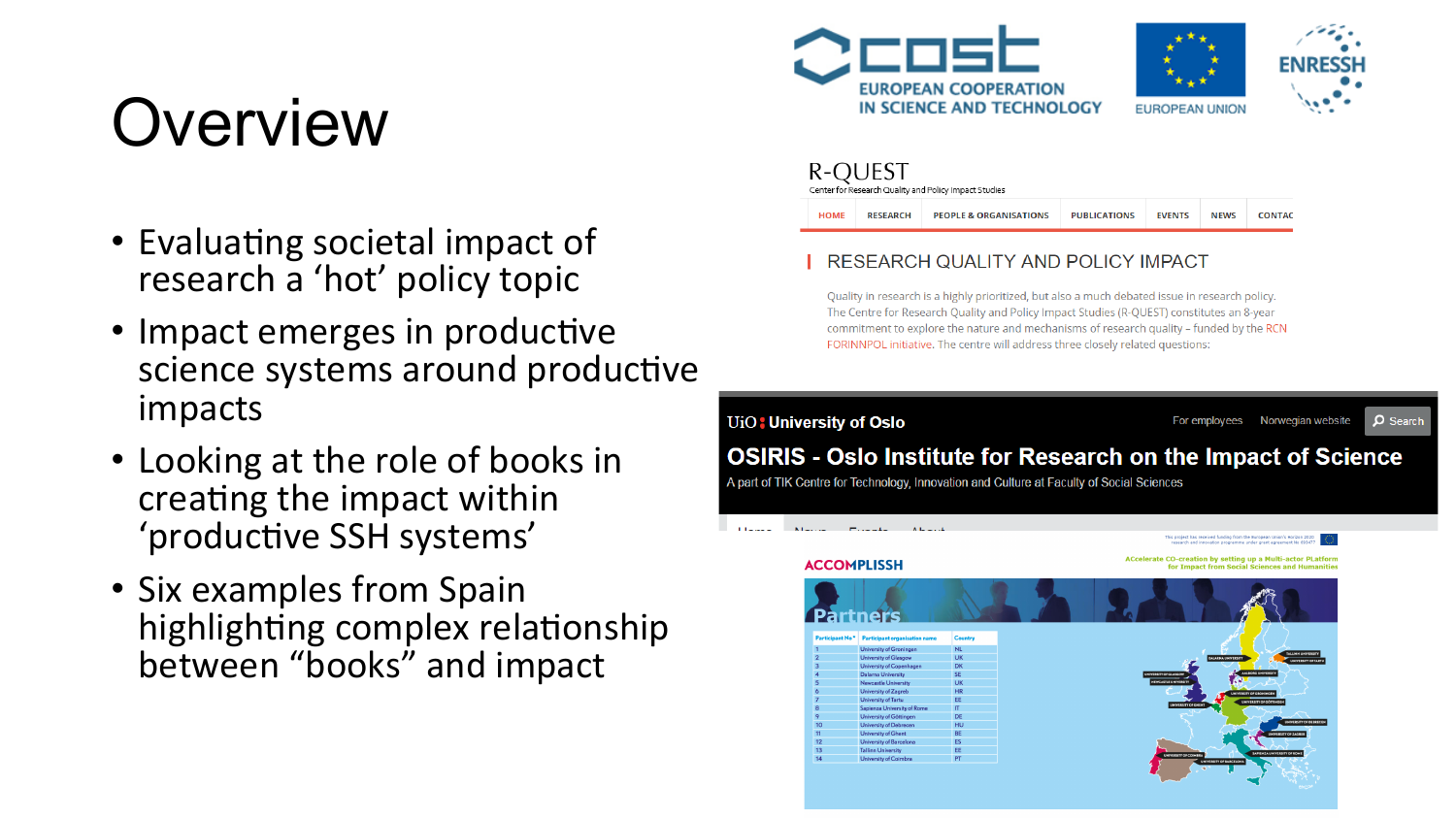#### Academic background

- Increase interest within research policy to measure research societal impact (Derrick & Samuel, 2016)
	- $\checkmark$  More research evaluation systems now account for societal impact (UK, The Netherlands)
	- $\checkmark$  Quantitative approaches, but lately also qualitative approaches (e.g. UK's Research Excellence Framework) adopted in Norway & Sweden in different ways (Martin, 2011; Smith et al., 2011)
	- $\checkmark$  Tendency for practices to outstrip theory and reversion to things that can relatively easily be captured rather than what matters (Donovan, 2017)
	- $\checkmark$  Contemporary policy challenge a more robust and rigorous approach to evaluating research societal impacts
- Increasing academic interest in understanding research societal impact beyond licencing deals, spin off companies or patents (Perkmann et al., 2013).
- When addressing research impact conceptualisations of ideas creating capacity and change in society
	- $\checkmark$  it is very hard to measure the flow of ideas
	- $\checkmark$  but rather easy to measure transactions associated with those flows (Benneworth, Hazelkorn, & Gulbrandsen, 2016).
- If we are talking about book evaluation then it makes sense to try and develop a framework for evaluating the societal impact of books alongside their scientific impact.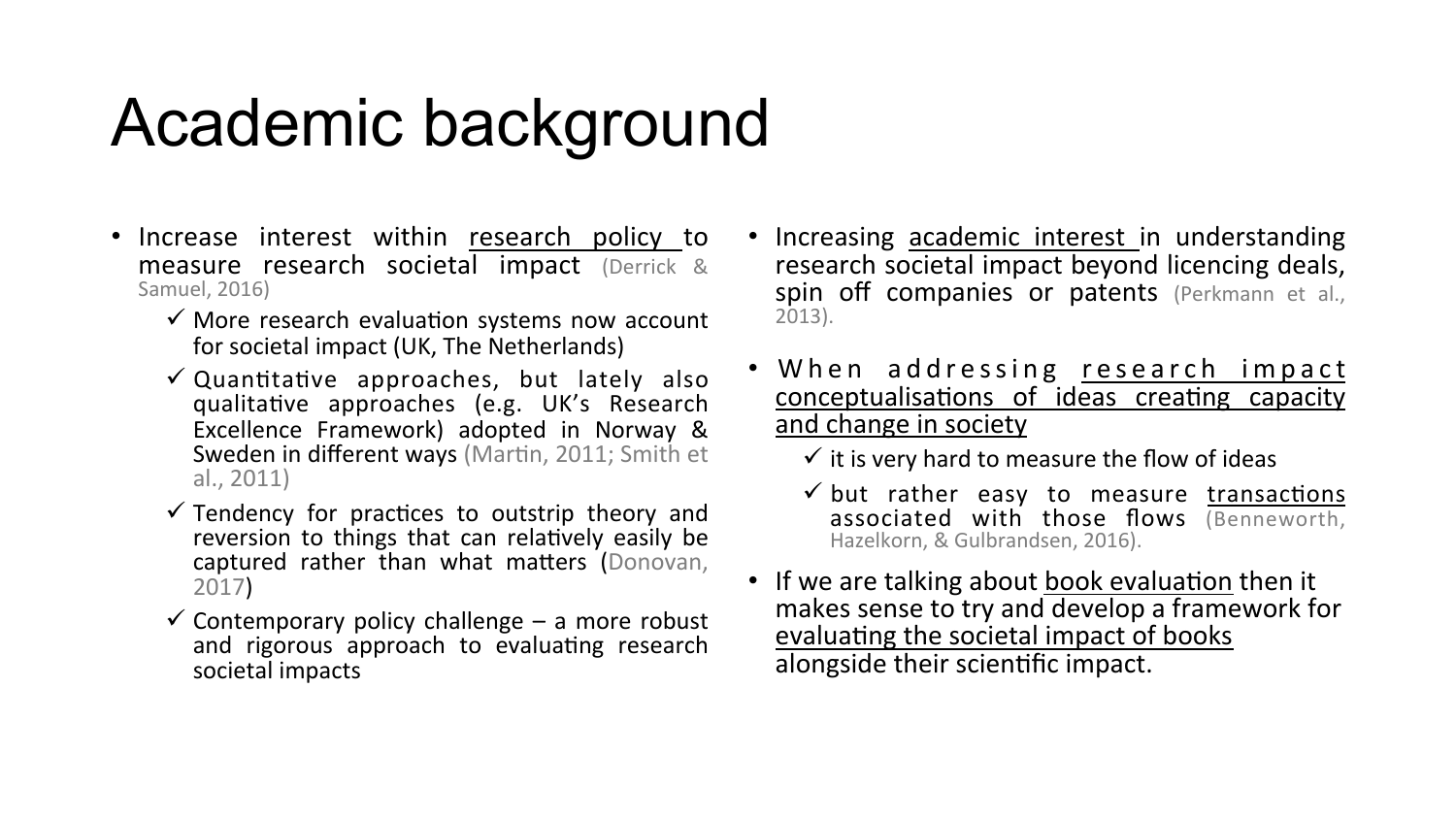## Productive interactions as an evaluation object

- High pressure from research funders to evaluate societal impact of research
- Pragmatic choice of evaluation objects
- Effective evaluation object already exists, comparative, countable
- 1980-90s emergence of AUTM measures
- 2000s search for more than 'counting widgets'
- Dutch ERIC project about evaluating research in its wider context  $\rightarrow$  Siampi

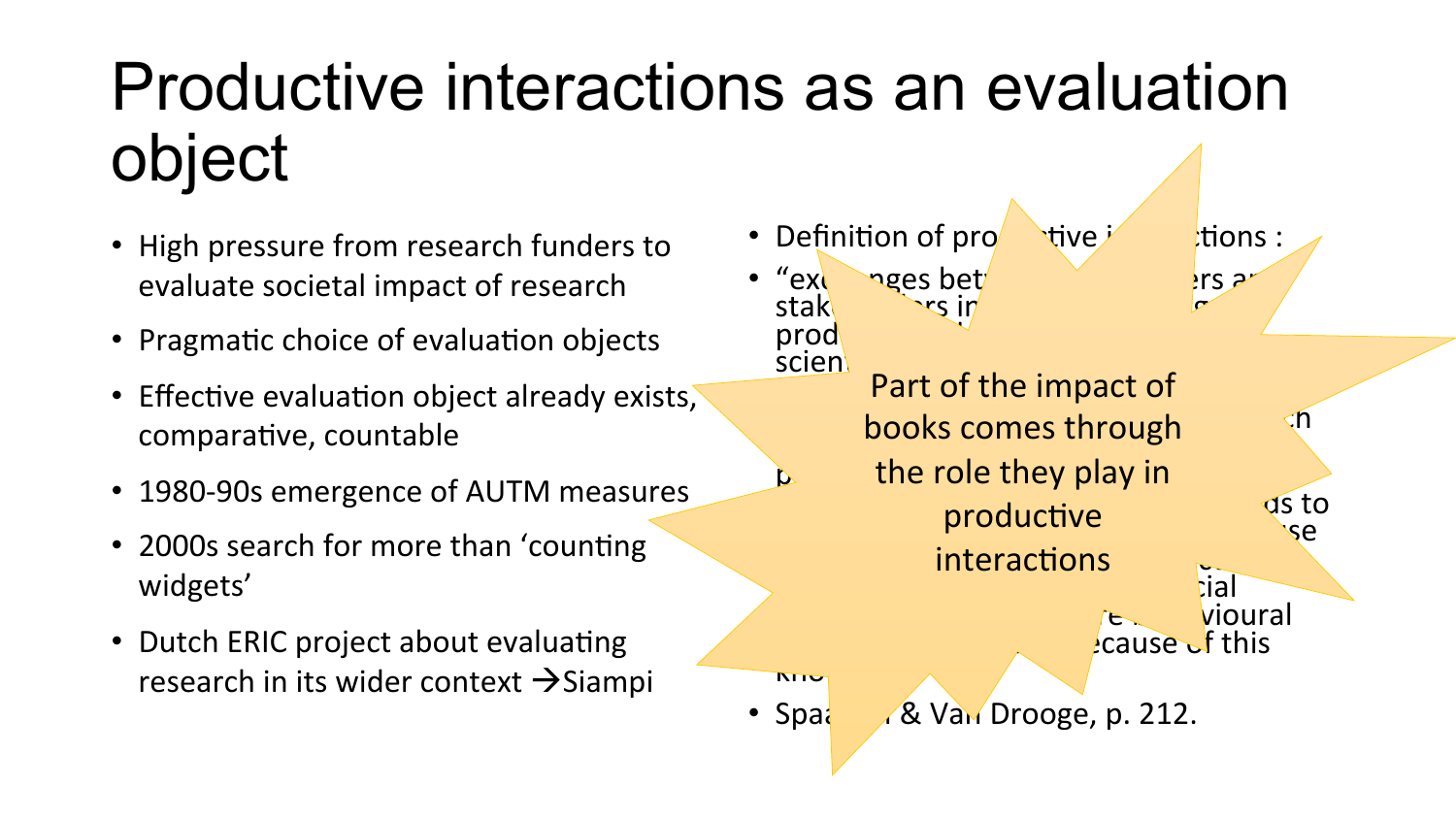# From productive interactions to productive science system dynamics

- Productive interactions as 'moment of interaction' between two systems ('spheres'):
	- $\checkmark$  Science system: producing rigorous, excellent research
	- $\checkmark$  Societal systems: producing artefacts with a wider value
- Productive interactions require orchestration two system logics
	- $\checkmark$ Science: universal-general
	- $\checkmark$  Society: local-private

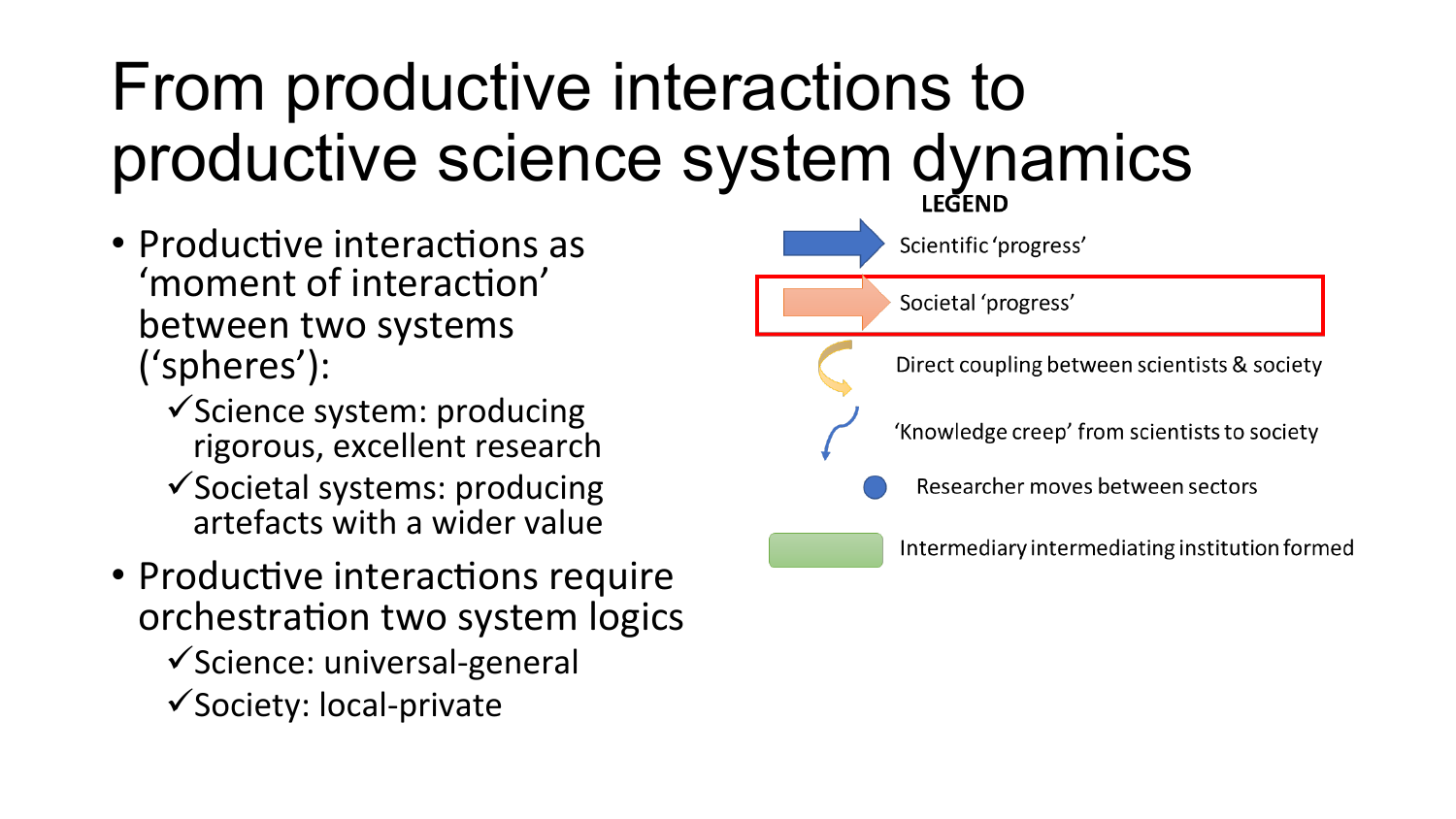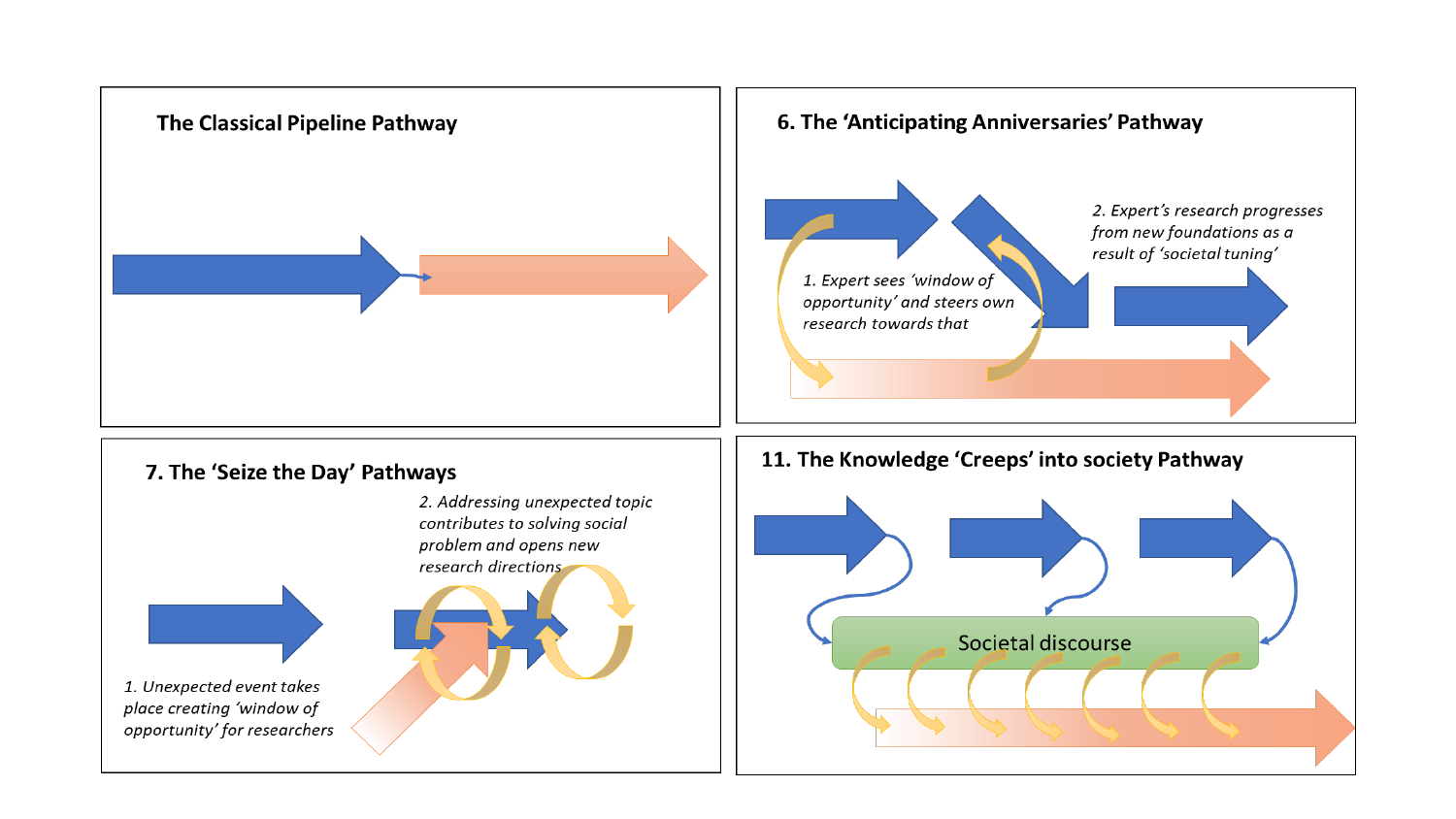#### Overview of potential ways by which knowledge creates societal contributions

| Pathway                   | Process by which knowledge achieves societal contribution.                                                                                                         |
|---------------------------|--------------------------------------------------------------------------------------------------------------------------------------------------------------------|
| <b>Classical pipeline</b> | The research activity creates a 'piece of knowledge' which is transferred to a<br>societal partner who immediately is able individually to realise value from that |
|                           | knowledge. Potentially measured through 'productive interactions'                                                                                                  |
| <b>Anticipating</b>       | The research group builds up a knowledge base that might potentially be                                                                                            |
| anniversaries             | interesting and applicable to societal users based on researchers' anticipation                                                                                    |
|                           | of users' future interests. Potentially measured through 'activities of use'                                                                                       |
| Seize the day             | The research group suddenly finds that their research has value in                                                                                                 |
|                           | understanding an urgent, emergent phenomenon. There is a new research                                                                                              |
|                           | project that transforms existing knowledge into use value.                                                                                                         |
| <b>Knowledge Creep</b>    | The knowledge is continually popularised and comes to form part of an                                                                                              |
|                           | emerging discourse, and therefore influences the ways that ongoing societal                                                                                        |
|                           | debates unfold. Very difficult to measure and prey to 'extraordinary impact'                                                                                       |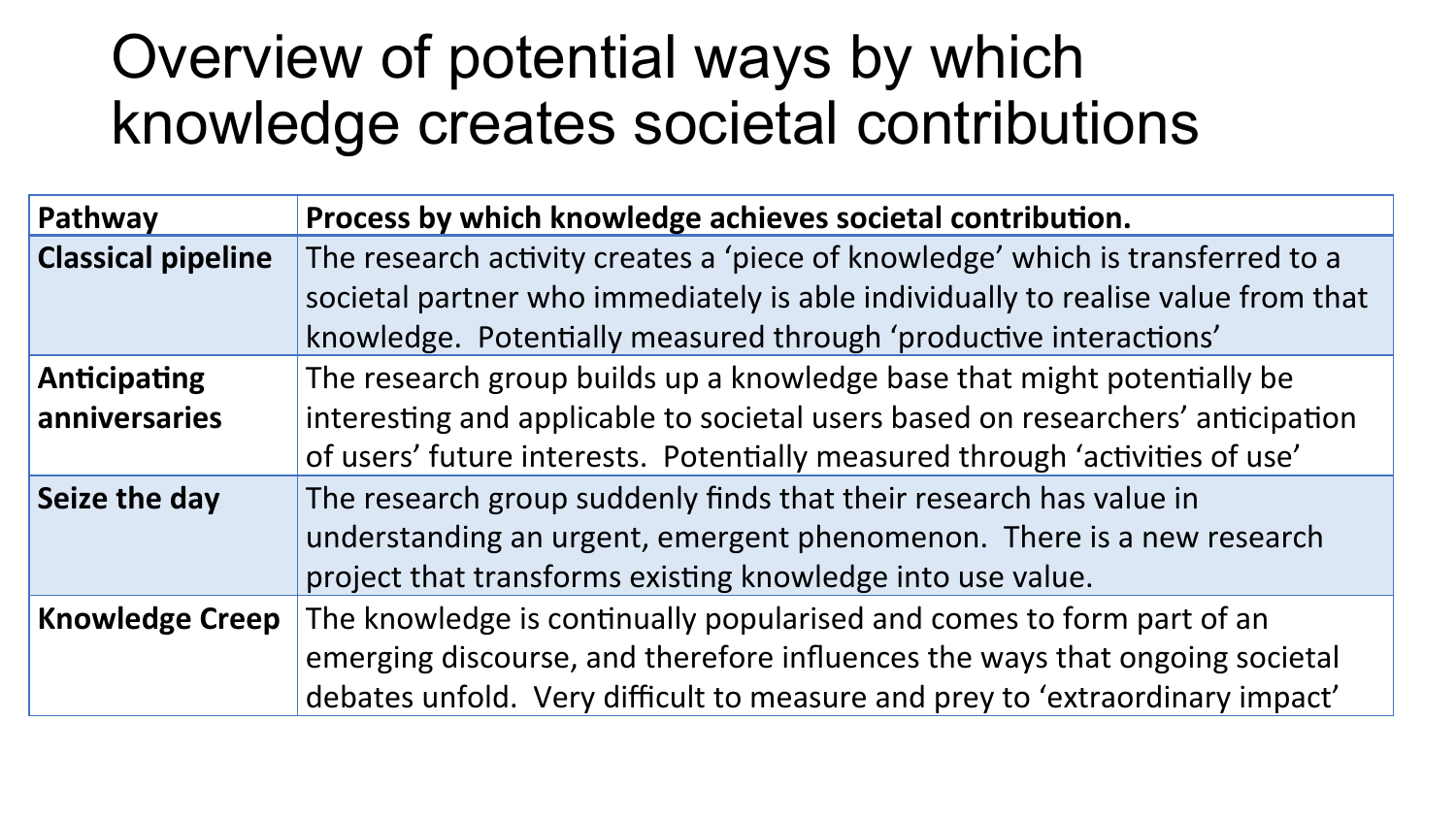#### Research question

• 'How can we create a first operationalisation of the impact of SSH research knowledge at least partly transferred through books as a first step to better evaluating that impact?'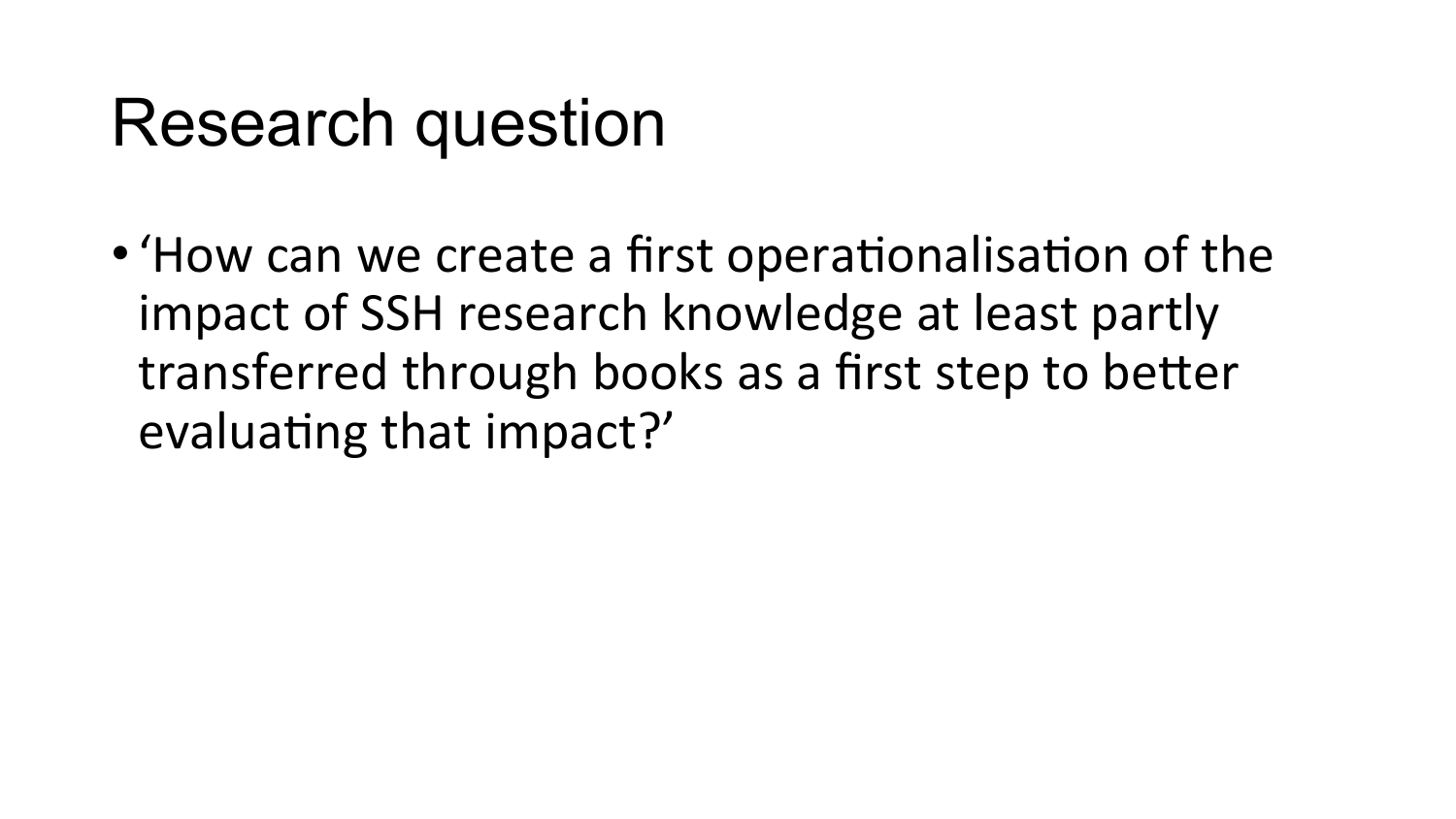## Methodology

- Exploratory piece of research to explore the dynamics of these frameworks
- Gathering empirical data and structuring it through conceptual framework
- Drawing inferences based on structure and dynamics of restructured data.
- Use of case studies of
	- Productive research groups that have created scientific progress along with scientific contribution
	- There have been interactions and exchanges between scientific and societal sub-systems
	- Books have played some kind of role in the overall advance made in the system
	- Identifying 'what matters' about the books as the basis for potential evaluation.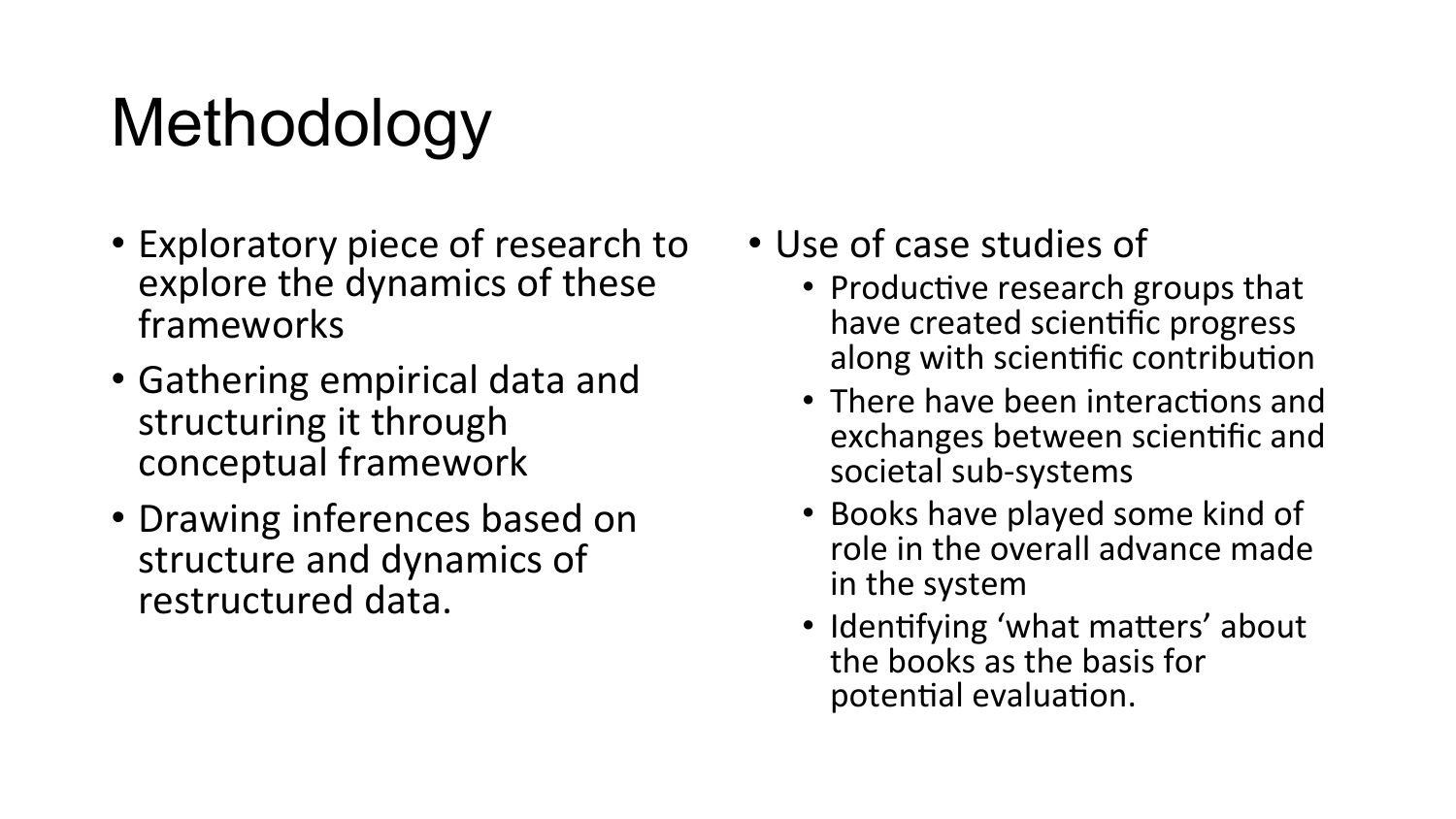#### Data set

- **Source: SIAMPI Project** 2009-2011 (addressing the Social Impact Assessment Methods for research and funding instruments through the study of Productive Interactions)
- **Data:** interviews with Social Science and humanities research groups and their counterpart (socioeconomic agent).
- Case studies where books have been published
- Analysing 6 case around 5 elements
	- (a) scientific advance,
	- (b) societal advance,
	- (c) direct contact,
	- (d) personal movement, &
	- (e) intermediary institution formation.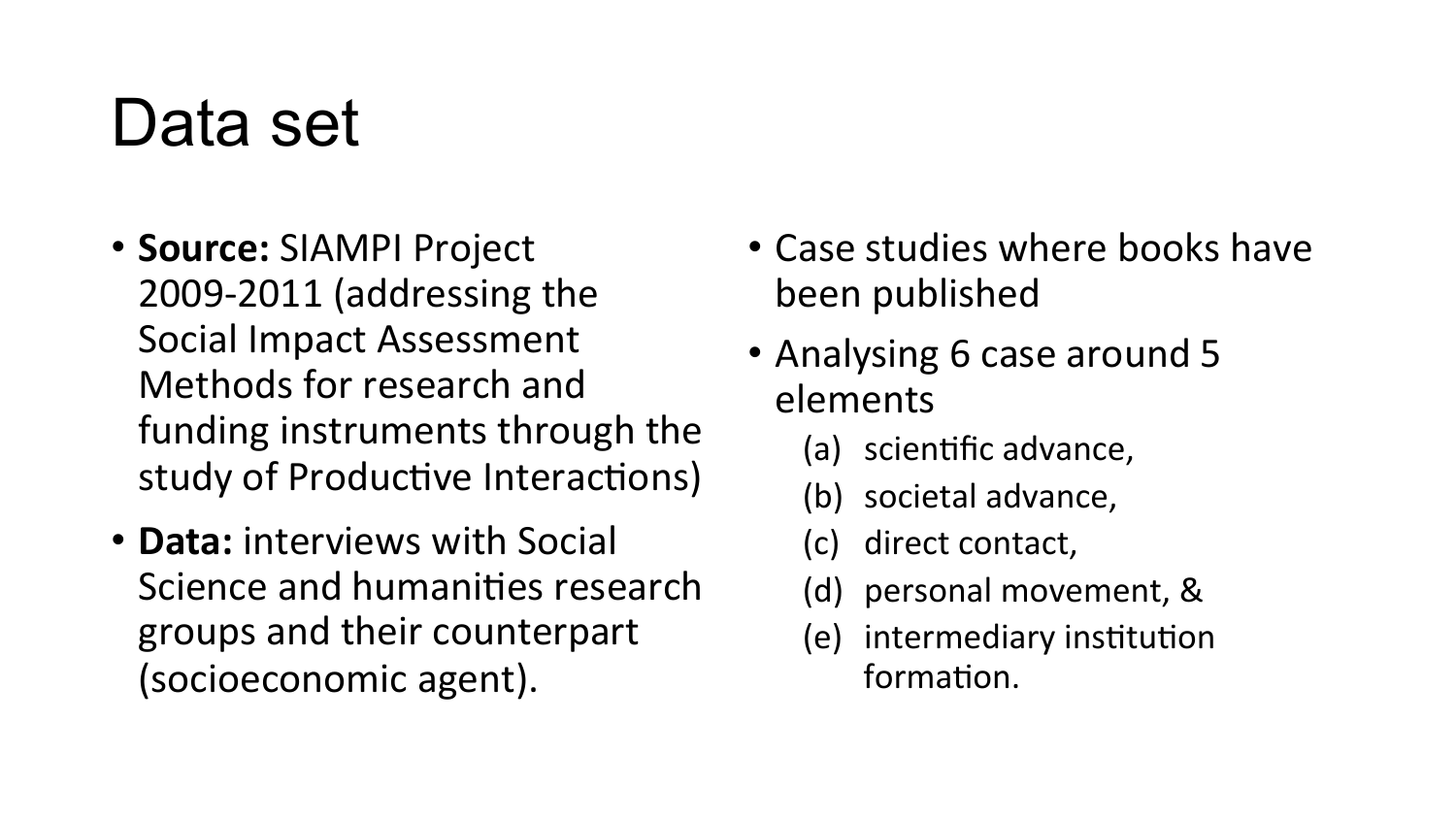#### **MUSICOLOGY**

#### **ARCHAEOLOGY**

- The musicology research group are<br>involved in research into 16<sup>th</sup> century involved in research into 16<sup>th</sup> century<br>Spanish music, and in particular the translation of old music scores into a modern notation that allows contemporary musicians to access and play that music.
- . The books produced by this research group from that initial research project have been used by interpreters and conservatoires to ensure alternative, and arguably more authentic, forms of performance of this rediscovered music, thereby seeing the research influence the cultural patrimony of Spanish classical music.
- The archaeology group (the laboratory heritage research unit) is specialized in studying cultural heritage, its processes  $\sigma$  meaning, valuation and revaluation, and the analysis of past and present transformations of heritage assets.
	- The books that have emerged from this research activity have created new ways of working in the field of archaeology practice, ensuring that there are conservation and recording efforts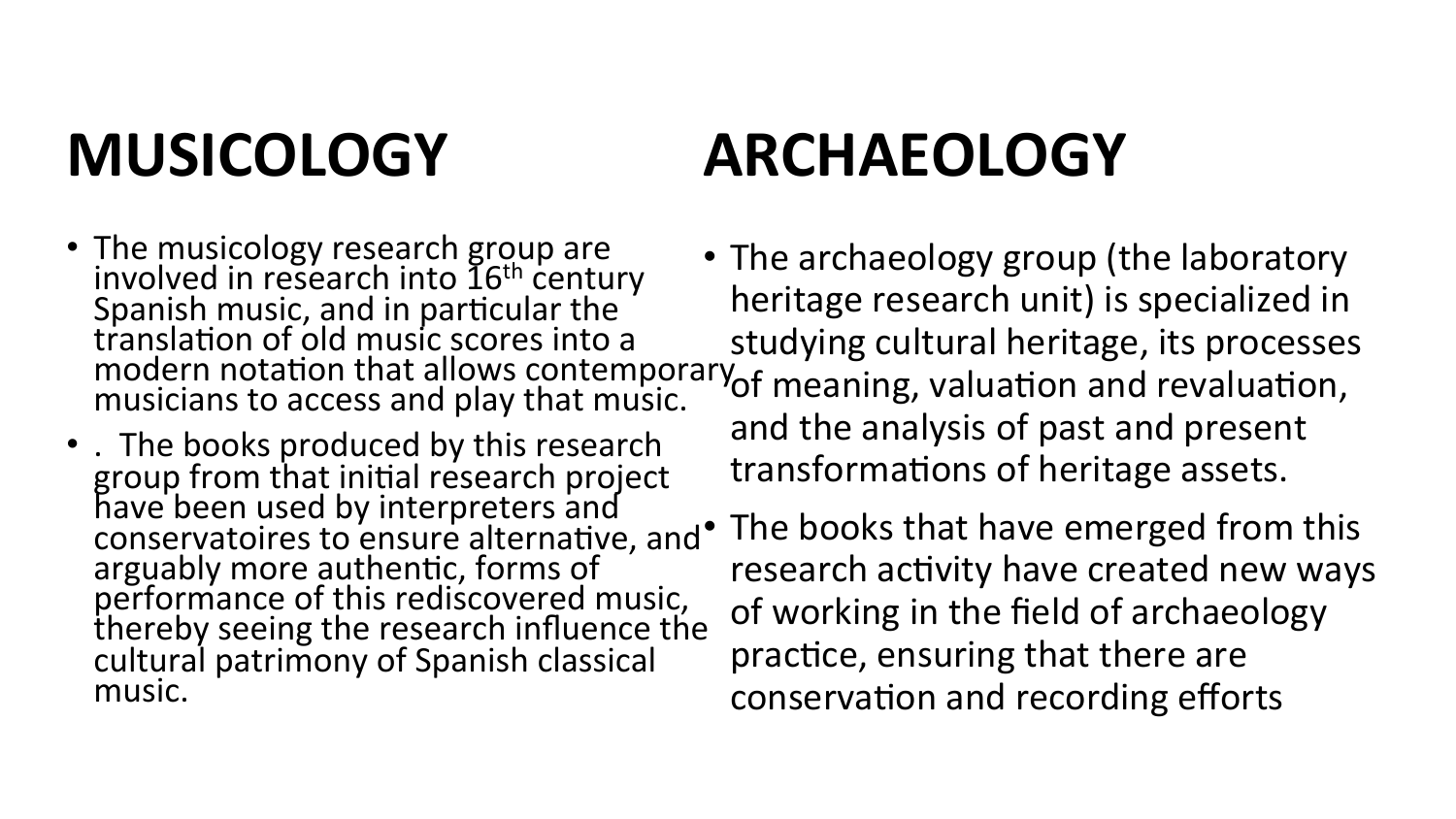### **GEOLINGUISTICS**

- The Geolinguistics groups specialises in<br>understanding geographical variations in linguistic morphology and grammar in Spain, as part of a linguistics research theme.
- Members of this group wrote a commercially published volume "*Palabras Moribundas*" which documents 'word fossils' in the Spanish language, words which carry a meaning other than with which they usually would convey because of their historic evolution. This book sold in considerable numbers and also generated significant media interest.

#### **ANCIENT LANGUAGE DIGITALIZATION**

- The fourth research group studied<br>
focuses on the recovery and digitalization of ancient manuscript collections from Spanish held-documents in diverse languages including Arabic, Hebrew, Greek or Coptic
- The books emerging from this research group typically form a unique knowledge resource for the particular subject matter concerned, so for example "The holy library and the three great monotheistic religions of the Mediterranean" represent a unique heritage resource for understanding Islamic tradition and heritage in Spain from the Arabic (??) period.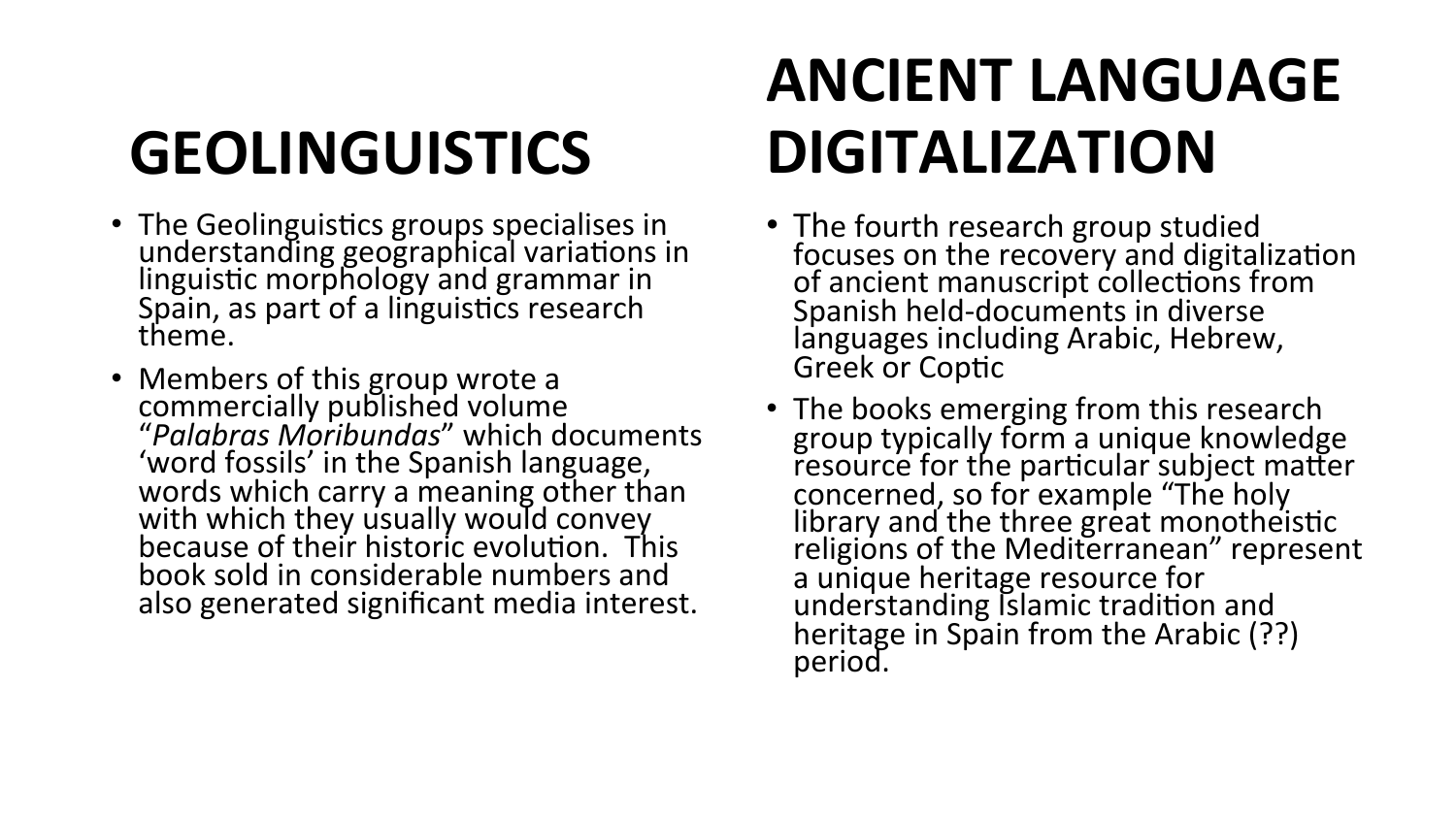#### **MIGRATION**

#### **HERITAGE, MEMORY & IDENTITY**

- The fifth example comes from the case of a research group specialising in demographic and population geography, specialising in migration studies, and located in Andalusia, southern Spain, a region undergoing substantive demographic ageing as well as significant migration.
- Books from his research group have been published by the BBVA Foundation to stimulate a debate in the rapidly-aging Spanish society about the importance of dealing with the effects of demographic ageing and the impacts of the increased demand for care (including within families) for societal development.
- The research group is a team of archaeologists, anthropologists, and historians involved in analyzing sociocultural responses to painful societal events.
- Books published by this research group have served as a collective memory resource for Spain in both of these case studies, and although published as academic volumes serve as much a curation and display purpose for the specific details of the two cases as to create and disseminate wider scientific knowledge about collective grieving and memorializing a Franco-era prison.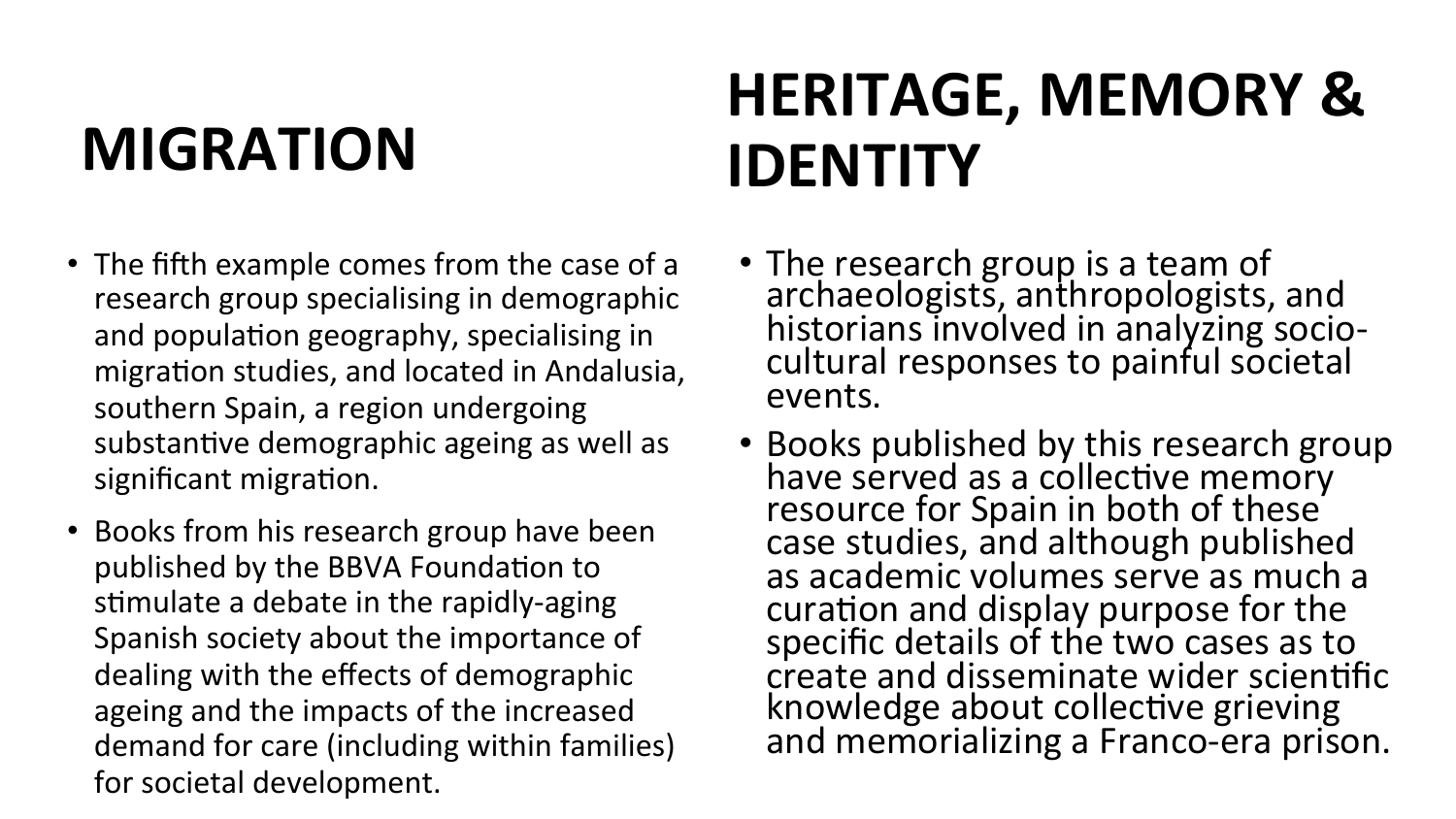#### **Direct scholarly & societal contributions**

- The books which have emerged from these engaged research groups have not primarily been scholarly volumes for whom the readership is an academic community.
	- The geoarchaeology group for example was concerned in its books to document the practicalities of its GIS system and its techniques for creating heritage risk maps
- The second role played by the book in the productive science systems was in the way that it was appropriated and absorbed by users for an act of sociocultural creation.
	- Majority of the users here do not access the knowledge off-the-shelf through the book, but are already engaged in the specific knowledge community in various ways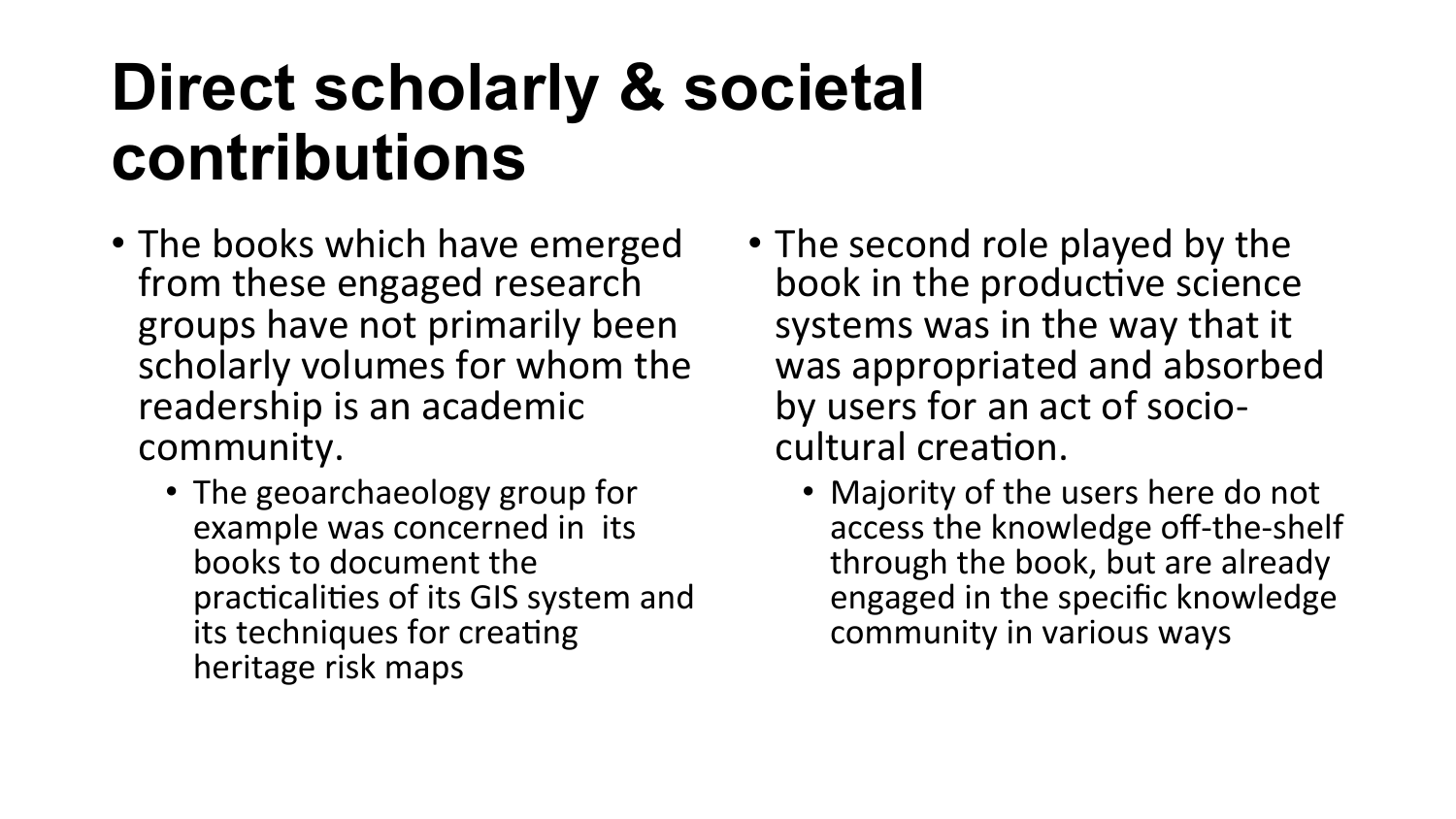## The book in the life of the knowledge community

- In at least two cases, books represented working practices of a network of practice (geoarchaeology and musicology).
	- The book served as a community boundary object, by which potentially interested users could explore whether this community held useful knowledge.
- Constituting an audience or readership that spanned two communities authors were associated with around particular personal movement
	- geoarchaeologists doing applied consultancy and pure research, the
	- musicology scholars who were directing & researching music,
	- migration scholars creating new statistics & analysing migration impacts/ attitudes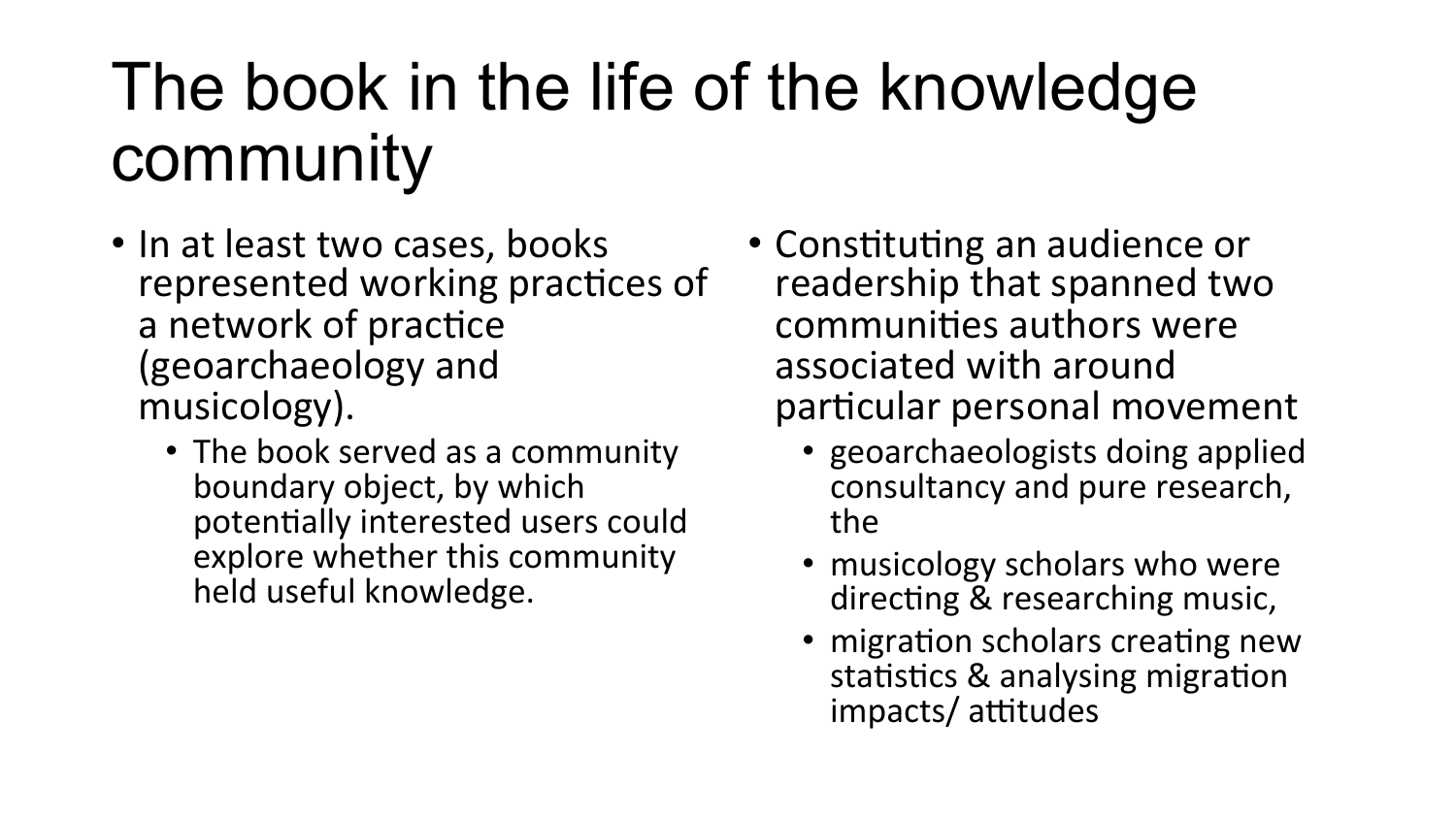#### Books and institutionalisation processes

- the role of the book in representing, constituting or articulating some kind of intermediary institution from which wider societal use was derived
- Geolinguistics case: *Palabras* Moribundas created what could be considered as a new class of meaning in society (*dying words*), and mobilised that in society through a fortnightly radio programme piece with many listeners.
- The geoarchaeology group were involved constituting "archaeological practice"(rapid in *media res* documentation of incidental archaeological finds) as a new kind of activity in Spain, and supporting these community members in their activities, assisting with understanding how to interpret legislation as well as technologies and techniques, in which the books played a role